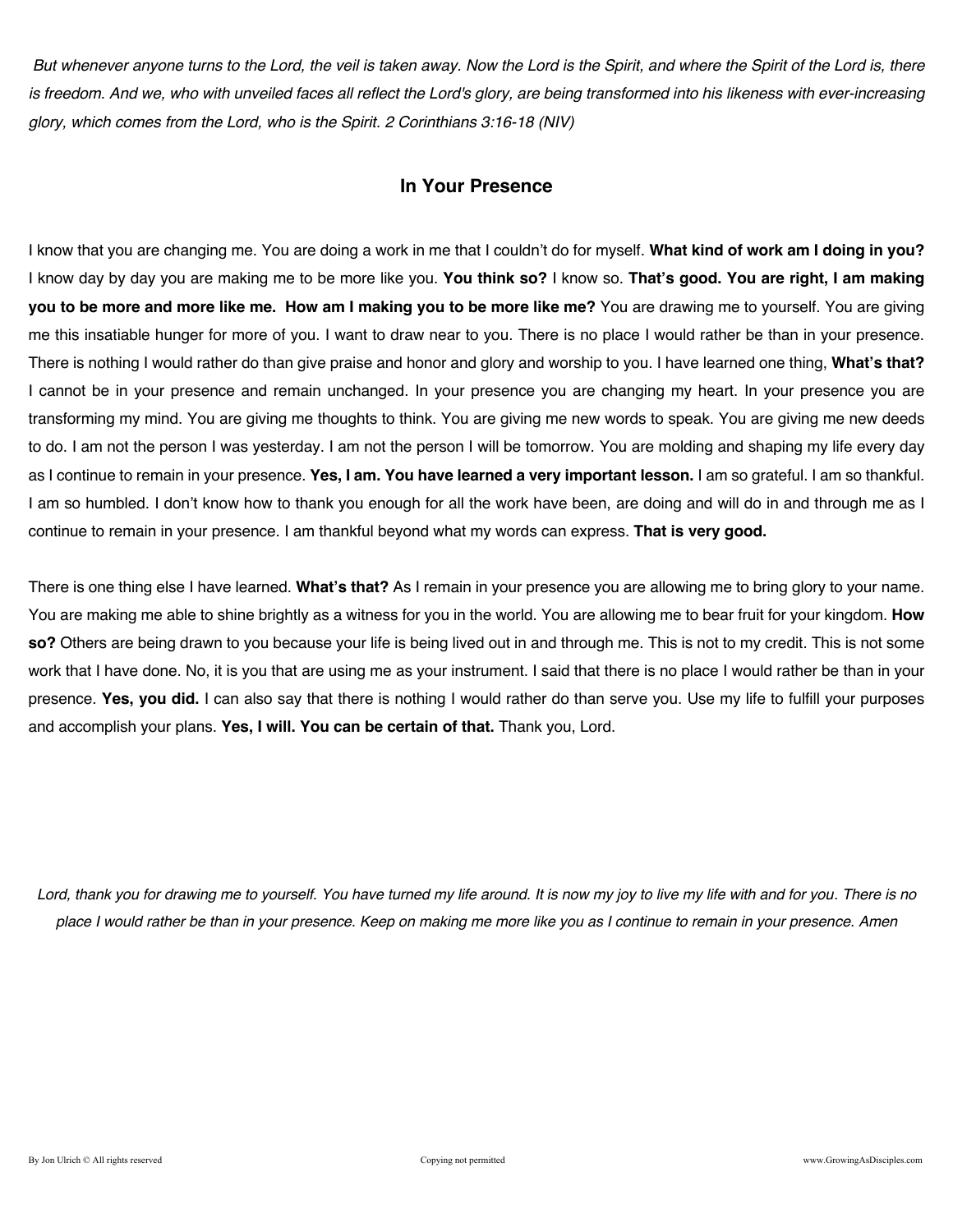**Becoming Like Christ** *Transformed Into His Likeness*

But whenever anyone turns to the Lord, the veil is taken away. Now the Lord is the Spirit, and where the Spirit of the Lord is, there is freedom. And we, who with unveiled faces all reflect the Lord's glory, are being transformed into his likeness with ever-increasing glory, which comes from the Lord, who is the Spirit.

NIV 2 Corinthians 3:16-18

### **Becoming Like Christ** *More And More Like Him*

But whenever someone turns to the Lord, the veil is taken away. For the Lord is the Spirit, and wherever the Spirit of the Lord is, there is freedom. So all of us who have had that veil removed can see and reflect the glory of the Lord. And the Lord—who is the Spirit—makes us more and more like him as we are changed into his glorious image.

NLT 2 Corinthians 3:16-18

### **Becoming Like Christ** *Transformed Into The Same Image*

but when one turns to the Lord, the veil is removed. Now the Lord is the Spirit, and where the Spirit of the Lord is, there is freedom. And all of us, with unveiled faces, seeing the glory of the Lord as though reflected in a mirror, are being transformed into the same image from one degree of glory to another; for this comes from the Lord, the Spirit.

NRSV 2 Corinthians 3:16-18

### **Becoming Like Christ** *Transfigured Into His Very Image*

But whenever a person turns [in repentance] to the Lord, the veil is stripped off and taken away. Now the Lord is the Spirit, and where the Spirit of the Lord is, there is liberty (emancipation from bondage, freedom). And all of us, as with unveiled face, [because we] continued to behold [in the Word of God] as in a mirror the glory of the Lord, are constantly being transfigured into His very own image in ever increasing splendor and from one degree of glory to another; [for this comes] from the Lord [Who is] the Spirit.

AMP 2 Corinthians 3:16-18

## **Becoming Like Christ** *Transformed Into The Same Image*

but whenever a person turns to the Lord, the veil is taken away. Now the Lord is the Spirit, and where the Spirit of the Lord is, there is liberty. But we all, with unveiled face, beholding as in a mirror the glory of the Lord, are being transformed into the same image from glory to glory, just as from the Lord, the Spirit.

NASB 2 Corinthians 3:16-18

 **Becoming Like Christ** *Transformed Into The Same Image*

But when one turns to the Lord, the veil is removed. Now the Lord is the Spirit, and where the Spirit of the Lord is, there is freedom. And we all, with unveiled face, beholding the glory of the Lord, are being transformed into the same image from one degree of glory to another. For this comes from the Lord who is the Spirit.

ESV 2 Corinthians 3:16-18

 **Becoming Like Christ** *Transformed Into The Same Image*

Nevertheless when one turns to the Lord, the veil is taken away. Now the Lord is the Spirit; and where the Spirit of the Lord is, there is liberty. But we all, with unveiled face, beholding as in a mirror the glory of the Lord, are being transformed into the same image from glory to glory, just as by the Spirit of the Lord.

NKJV 2 Corinthians 3:16-18

## **Becoming Like Christ** *Transfigured Much Like The Messiah*

Whenever, though, they turn to face God as Moses did, God removes the veil and there they are—face to face! They suddenly recognize that God is a living, personal presence, not a piece of chiseled stone. And when God is personally present, a living Spirit, that old, constricting legislation is recognized as obsolete. We're free of it! All of us! Nothing between us and God, our faces shining with the brightness of his face. And so we are transfigured much like the Messiah, our lives gradually becoming brighter and more beautiful as God enters our lives and we become like him.

MSG 2 Corinthians 3:16-18

## **Becoming Like Christ** *More And More Like Him*

But whenever anyone turns to the Lord from his sins, then the veil is taken away. The Lord is the Spirit who gives them life, and where he is there is freedom [from trying to be saved by keeping the laws of God]. But we Christians have no veil over our faces; we can be mirrors that brightly reflect the glory of the Lord. And as the Spirit of the Lord works within us, we become more and more like him.

TLB 2 Corinthians 3:16-18

## **Becoming Like Christ** *Changed To Be Like Him*

But when a person changes and follows the Lord, that covering is taken away. The Lord is the Spirit, and where the Spirit of the Lord is, there is freedom. Our faces, then, are not covered. We all show the Lord's glory, and we are being changed to be like him. This change in us brings ever greater glory, which comes from the Lord, who is the Spirit.

NCV 2 Corinthians 3:16-18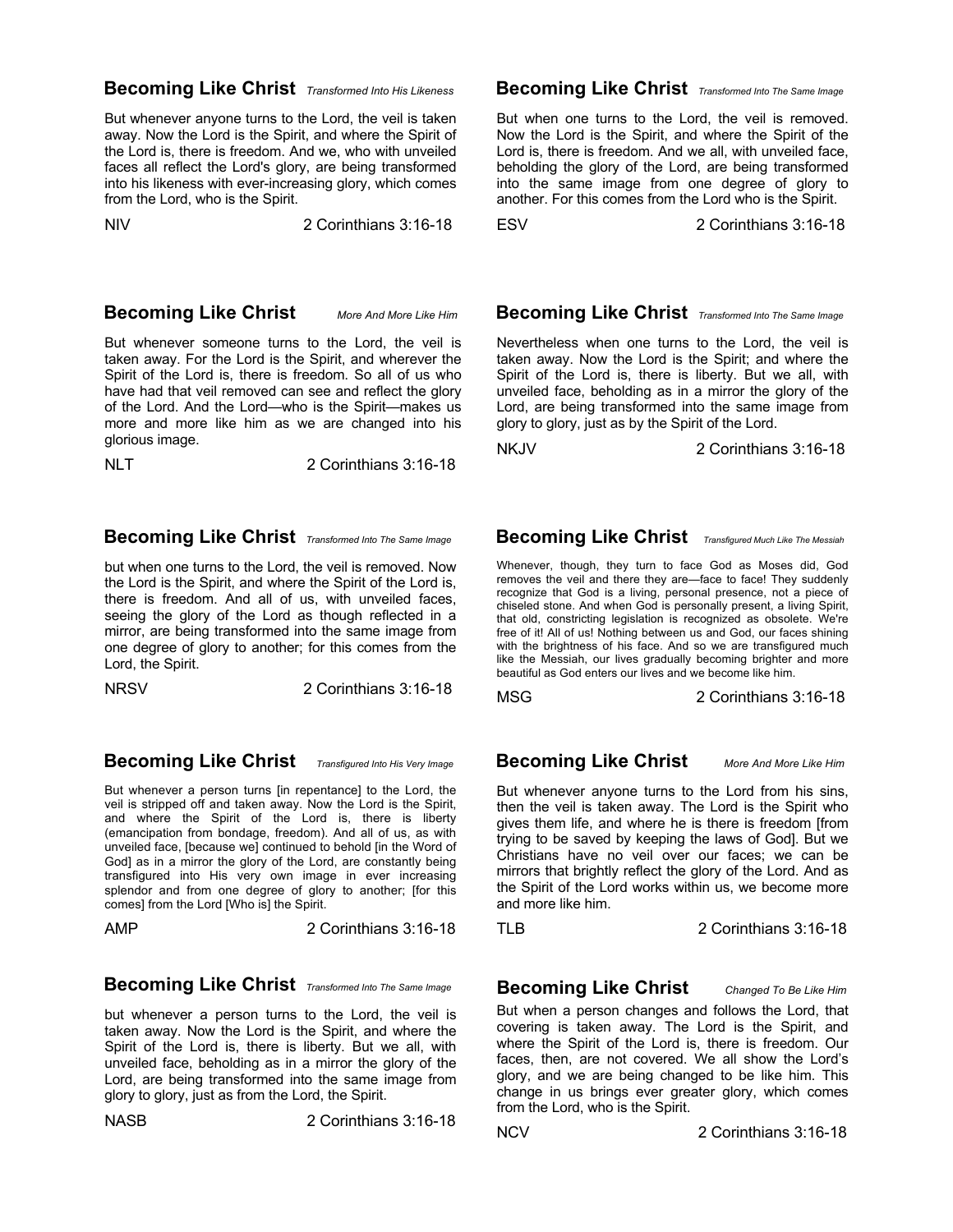**Becoming Like Christ** – 2 Corinthians 3:16-18 **In Context:** *Read 2 Corinthians 3*

# **Begin With Prayer:** *Here I am Lord. I Am Listening.*

## **Meditating On God's Word:** *(What is God speaking to your heart?)*

But whenever anyone turns to the Lord, the veil is taken away. Now the Lord is the Spirit, and where the Spirit of the Lord is, there is freedom. And we, who with unveiled faces all reflect the Lord's glory, are being transformed into his likeness with ever-increasing glory, which comes from the Lord, who is the Spirit. 2 Corinthians 3:16-18 (NIV)

**Considering The Words***: (What words speak to your heart?)*

But whenever anyone | turns to the Lord, | the veil | is taken away. | Now the Lord | is the Spirit, | and where | the Spirit | of the Lord is, | there is freedom. | And we, | who with | unveiled faces | all reflect | the Lord's glory, | are being transformed | into his likeness | with | ever-increasing glory, | which comes | from the Lord, | who is | the Spirit. 2 Corinthians 3:16-18 (NIV)

 $\_$  , and the contribution of the contribution of  $\mathcal{L}$  , and  $\mathcal{L}$  , and  $\mathcal{L}$  , and  $\mathcal{L}$  , and  $\mathcal{L}$  , and  $\mathcal{L}$  , and  $\mathcal{L}$  , and  $\mathcal{L}$  , and  $\mathcal{L}$  , and  $\mathcal{L}$  , and  $\mathcal{L}$  , and  $\mathcal{L$ \_\_\_\_\_\_\_\_\_\_\_\_\_\_\_\_\_\_\_\_\_\_\_\_\_\_\_\_\_\_\_\_\_\_\_\_\_\_\_\_\_\_\_\_\_\_\_\_\_\_\_\_\_\_\_\_\_\_\_\_\_\_\_\_\_\_\_\_\_\_\_

## **Praying The Scripture:** *(What prayer from your heart will you write?)*

Lord, thank you for drawing me to yourself. You have turned my life around. It is now my joy to live my life with and for you. There is no place I would rather be than in your presence. Keep on making me more like you as I continue to remain in your presence. Amen

 $\_$  . The contribution of the contribution of  $\mathcal{L}_1$  ,  $\mathcal{L}_2$  ,  $\mathcal{L}_3$  ,  $\mathcal{L}_4$  ,  $\mathcal{L}_5$  ,  $\mathcal{L}_6$  ,  $\mathcal{L}_7$  ,  $\mathcal{L}_8$  ,  $\mathcal{L}_9$  ,  $\mathcal{L}_1$  ,  $\mathcal{L}_2$  ,  $\mathcal{L}_3$  ,  $\mathcal{L}_5$  ,  $\mathcal{L}_6$  ,  $\mathcal{L}_$ \_\_\_\_\_\_\_\_\_\_\_\_\_\_\_\_\_\_\_\_\_\_\_\_\_\_\_\_\_\_\_\_\_\_\_\_\_\_\_\_\_\_\_\_\_\_\_\_\_\_\_\_\_\_\_\_\_\_\_\_\_\_\_\_\_\_\_\_\_\_\_

# **What It Means:** *(What questions speak to your heart?) (Suggested questions for small group discussion are in bold)*

**How are you making it your daily pattern and practice to enter into the Lord's presence?** How has the Lord been making you to be more and more like Him as you continue to remain in His presence? **Why is it impossible to be in the Lord's presence and remain unchanged?**

How has the Lord broken bondages and given you freedom as you have continued to remain in His presence? **What joy and peace and life have you found as you have continued to remain in the Lord's presence?** Why is there no place you would rather be than in the Lord's presence?

 $\_$  , and the contribution of the contribution of  $\mathcal{L}$  , and  $\mathcal{L}$  , and  $\mathcal{L}$  , and  $\mathcal{L}$  , and  $\mathcal{L}$  , and  $\mathcal{L}$  , and  $\mathcal{L}$  , and  $\mathcal{L}$  , and  $\mathcal{L}$  , and  $\mathcal{L}$  , and  $\mathcal{L}$  , and  $\mathcal{L$  $\_$  , and the set of the set of the set of the set of the set of the set of the set of the set of the set of the set of the set of the set of the set of the set of the set of the set of the set of the set of the set of th  $\_$  , and the contribution of the contribution of  $\mathcal{L}$  , and  $\mathcal{L}$  , and  $\mathcal{L}$  , and  $\mathcal{L}$  , and  $\mathcal{L}$  , and  $\mathcal{L}$  , and  $\mathcal{L}$  , and  $\mathcal{L}$  , and  $\mathcal{L}$  , and  $\mathcal{L}$  , and  $\mathcal{L}$  , and  $\mathcal{L$ \_\_\_\_\_\_\_\_\_\_\_\_\_\_\_\_\_\_\_\_\_\_\_\_\_\_\_\_\_\_\_\_\_\_\_\_\_\_\_\_\_\_\_\_\_\_\_\_\_\_\_\_\_\_\_\_\_\_\_\_\_\_\_\_\_\_\_\_\_\_\_ \_\_\_\_\_\_\_\_\_\_\_\_\_\_\_\_\_\_\_\_\_\_\_\_\_\_\_\_\_\_\_\_\_\_\_\_\_\_\_\_\_\_\_\_\_\_\_\_\_\_\_\_\_\_\_\_\_\_\_\_\_\_\_\_\_\_\_\_\_\_\_  $\_$  , and the contribution of the contribution of  $\mathcal{L}$  , and  $\mathcal{L}$  , and  $\mathcal{L}$  , and  $\mathcal{L}$  , and  $\mathcal{L}$  , and  $\mathcal{L}$  , and  $\mathcal{L}$  , and  $\mathcal{L}$  , and  $\mathcal{L}$  , and  $\mathcal{L}$  , and  $\mathcal{L}$  , and  $\mathcal{L$  $\_$  , and the contribution of the contribution of  $\mathcal{L}$  , and  $\mathcal{L}$  , and  $\mathcal{L}$  , and  $\mathcal{L}$  , and  $\mathcal{L}$  , and  $\mathcal{L}$  , and  $\mathcal{L}$  , and  $\mathcal{L}$  , and  $\mathcal{L}$  , and  $\mathcal{L}$  , and  $\mathcal{L}$  , and  $\mathcal{L$ \_\_\_\_\_\_\_\_\_\_\_\_\_\_\_\_\_\_\_\_\_\_\_\_\_\_\_\_\_\_\_\_\_\_\_\_\_\_\_\_\_\_\_\_\_\_\_\_\_\_\_\_\_\_\_\_\_\_\_\_\_\_\_\_\_\_\_\_\_\_\_ \_\_\_\_\_\_\_\_\_\_\_\_\_\_\_\_\_\_\_\_\_\_\_\_\_\_\_\_\_\_\_\_\_\_\_\_\_\_\_\_\_\_\_\_\_\_\_\_\_\_\_\_\_\_\_\_\_\_\_\_\_\_\_\_\_\_\_\_\_\_\_ \_\_\_\_\_\_\_\_\_\_\_\_\_\_\_\_\_\_\_\_\_\_\_\_\_\_\_\_\_\_\_\_\_\_\_\_\_\_\_\_\_\_\_\_\_\_\_\_\_\_\_\_\_\_\_\_\_\_\_\_\_\_\_\_\_\_\_\_\_\_\_

What fruit has your life born for the kingdom of God as a result of your continuing to remain in His presence?

## **Living It Out:** *(What action step is God guiding your heart to take?)*

Make it your daily pattern and practice to remain in the Lord's presence so that you can be transformed by Him.

\_\_\_\_\_\_\_\_\_\_\_\_\_\_\_\_\_\_\_\_\_\_\_\_\_\_\_\_\_\_\_\_\_\_\_\_\_\_\_\_\_\_\_\_\_\_\_\_\_\_\_\_\_\_\_\_\_\_\_\_\_\_\_\_\_\_\_\_\_\_\_

\_\_\_\_\_\_\_\_\_\_\_\_\_\_\_\_\_\_\_\_\_\_\_\_\_\_\_\_\_\_\_\_\_\_\_\_\_\_\_\_\_\_\_\_\_\_\_\_\_\_\_\_\_\_\_\_\_\_\_\_\_\_\_\_\_\_\_\_\_\_\_

\_\_\_\_\_\_\_\_\_\_\_\_\_\_\_\_\_\_\_\_\_\_\_\_\_\_\_\_\_\_\_\_\_\_\_\_\_\_\_\_\_\_\_\_\_\_\_\_\_\_\_\_\_\_\_\_\_\_\_\_\_\_\_\_\_\_\_\_\_\_\_

## **Seeing It Happen:** *(What are you trusting God for in your heart?)*

Have faith that you will become more and more like the Lord as you remain in His presence.

## **Get Ready To Share:** *(What can you share with others from your heart?)*

Share with another person or your small group how the Lord has been making you to be more and more like Him.

**Close With Prayer:** *Quiet Yourself Before The Lord Pause And Offer Prayers Of… With An Attitude Of Faith Listen To What The Lord Wants To Say To You*

Adoration… \_\_\_\_\_\_\_\_\_\_\_\_\_\_\_\_\_\_\_\_\_\_\_\_\_\_\_\_\_\_\_\_\_\_\_\_\_\_\_\_\_\_\_\_\_\_\_\_\_\_\_\_\_\_\_\_\_\_\_\_\_\_\_\_\_\_\_\_\_\_\_\_\_\_\_\_\_\_\_ Thanksgiving... Confession... Intercession... Petition… \_\_\_\_\_\_\_\_\_\_\_\_\_\_\_\_\_\_\_\_\_\_\_\_\_\_\_\_\_\_\_\_\_\_\_\_\_\_\_\_\_\_\_\_\_\_\_\_\_\_\_\_\_\_\_\_\_\_\_\_\_\_\_\_\_\_\_\_\_\_\_\_\_\_\_\_\_\_\_

By Jon Ulrich © All rights reserved compared compared compared compared compared www.GrowingAsDisciples.com